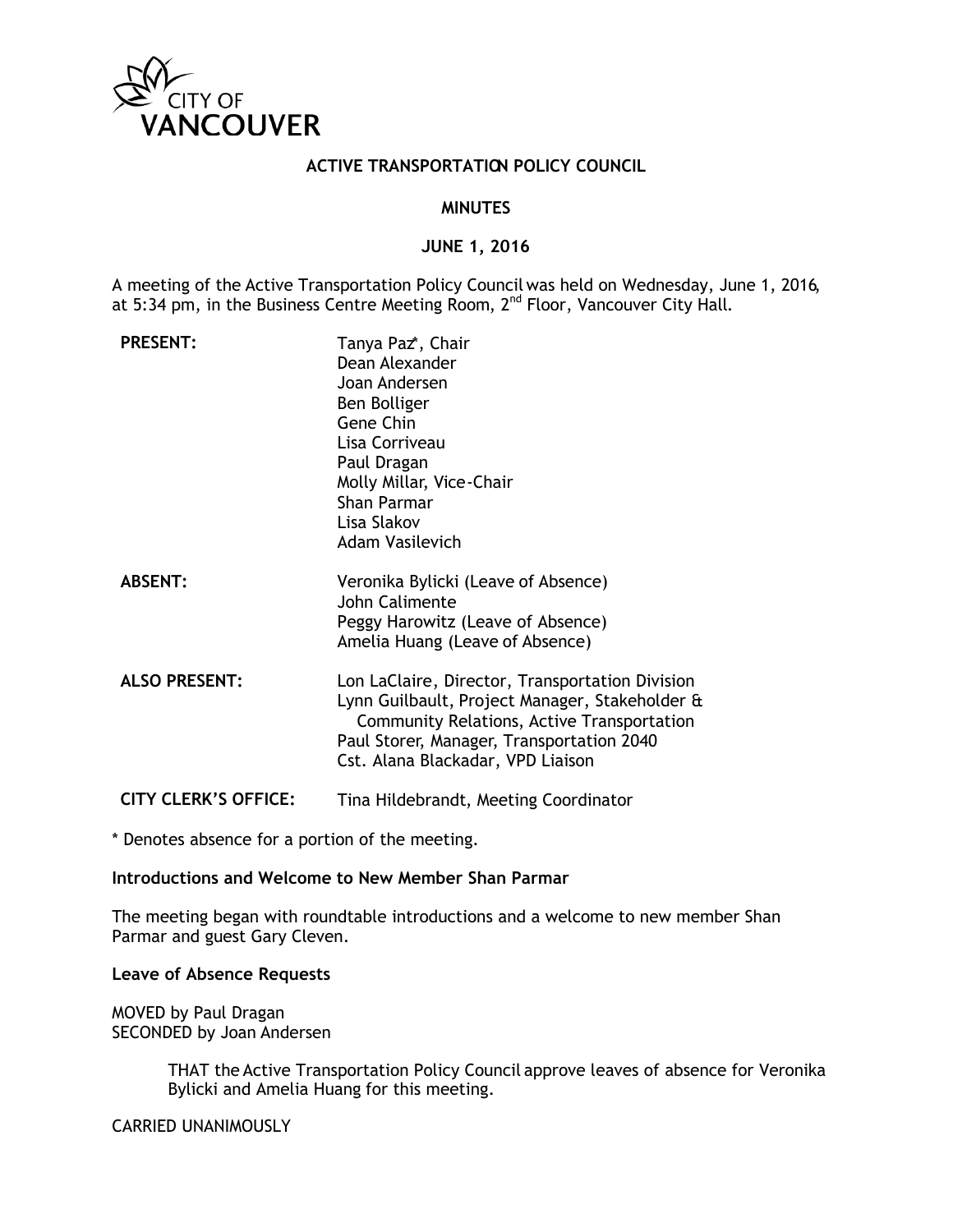### **Approval of Minutes**

MOVED by Joan Andersen SECONDED by Lisa Corriveau

> THAT the Active Transportation Policy Council approve the minutes of the meeting held on May 4, 2016, as amended on the first page to add Amelia Huang under PRESENT.

CARRIED UNANIMOUSLY

### **1. Subcommittee Updates**

### **(a) Projects Subcommittee Update**

*(i) Three motions recommending parking policy updates*

*On-Street Parking Motion*

MOVED by Dean Alexander SECONDED by Gene Chin

WHEREAS:

- 1. The Active Transportation Policy Council ("ATPC") is in favour of additional revenue sources for the City of Vancouver that can be used to pay the maintenance costs for existing transportation infrastructure as well as create new active transportation infrastructure;
- 2. A significant portion of the City's land is devoted to on-street parking which must be maintained and repaired by the City, but is used at little or no cost;
- 3. The provision of low-fee or free on-street parking leads to more trips in vehicles rather than active transportation modes;
- 4. The ATPC supports increasing the amount of street space in the city available for plazas, parklets, patios, active transportation, and transit; and
- 5. The ATPC supports measures that will reduce traffic congestion and improve traffic flow for all transportation modes.

THEREFORE BE IT RESOLVED THAT the Active Transportation Policy Council recommends:

- 1. Vancouver City Council direct staff to determine the yearly cost of repairing and maintaining on-street parking spaces in the city;
- 2. Vancouver City Council direct staff to study the effects of introducing graduated on-street pricing on all City streets, including City revenues,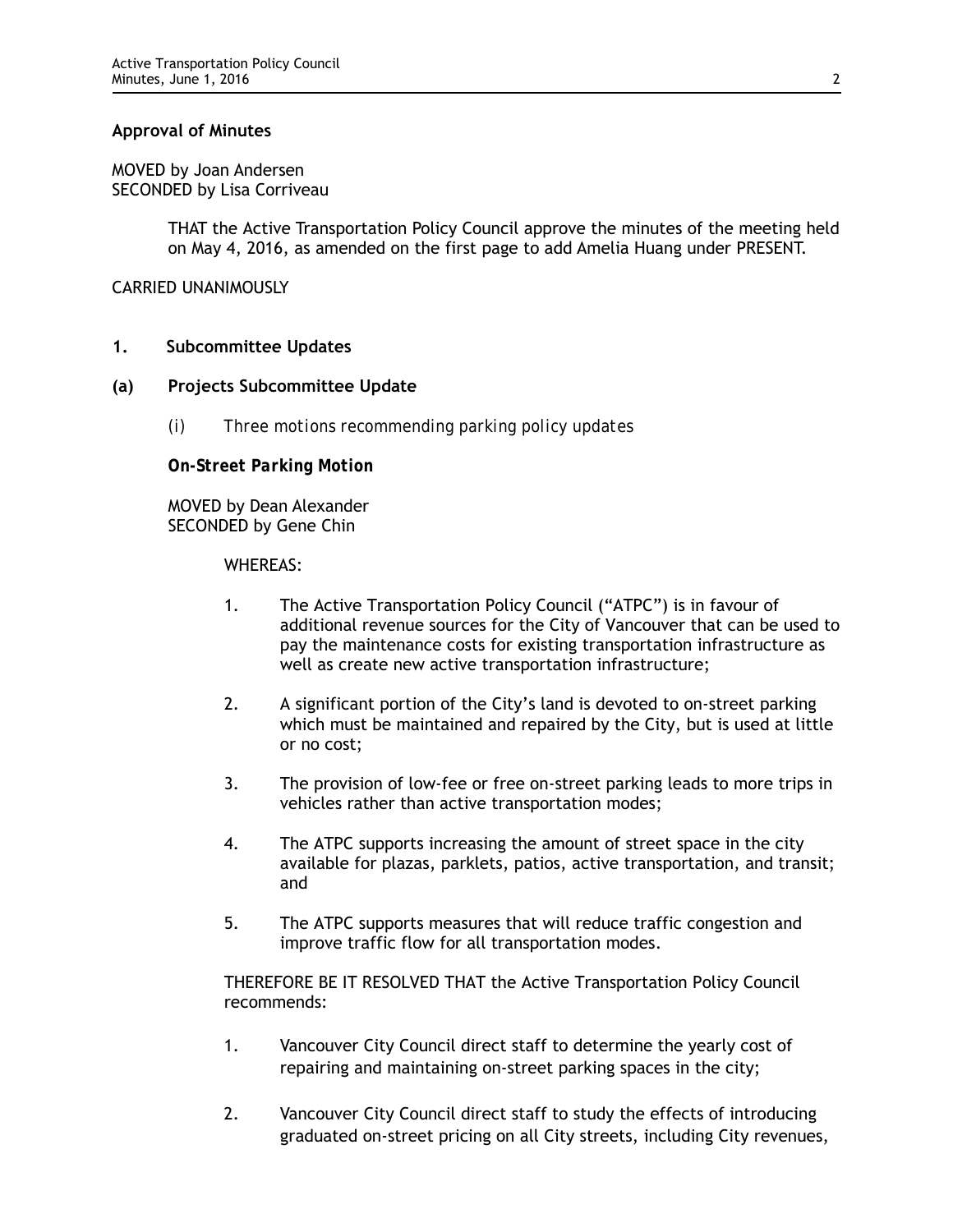affordability for residents, transportation mode choice and the availability of on-street space;

- 3. Vancouver City Council direct staff to review current on-street parking regulations on major arterials (e.g. West Georgia Street, Broadway, Hastings Street) to investigate the impact on bus travel times if daytime on-street parking were removed in favour of dedicated bus lanes;
- 4. Vancouver City Council direct staff to review and revise residential permit parking rates with consideration of off-street rental parking market rates and affordability; and
- 5. Vancouver City Council direct staff to review expanding metered parking areas and times.

CARRIED (Ben Bolliger opposed)

*Intersection Safety Motion*

MOVED by Joan Andersen SECONDED by Molly Millar

WHEREAS:

 $\overline{a}$ 

- 1. The majority of active transportation-motor vehicle collisions occur at intersections $^1;$  $^1;$  $^1;$
- 2. Inadequate sightlines due to foliage overgrowth or vehicles parking too close to intersections can increase the rate of collisions and near collisions; and
- 3. The City of Vancouver supports Moving Towards Zero approach to traffic safety by aiming to have no fatalities or serious injuries due to vehicle traffic in the city.

THEREFORE BE IT RESOLVED THAT the Active Transportation Policy Council recommends:

1. Vancouver City Council direct staff to review best practices to determine adequate corner sight distances for all users, and increase the current allowable parking distance of 6 metres to the nearest sidewalk and 9 metres to the nearest edge of pavement of an intersecting street<sup>[2](#page-2-1)</sup>;

<span id="page-2-1"></span><span id="page-2-0"></span>

<sup>&</sup>lt;sup>1</sup> Wang & Nihan, Accident Analysis & Prevention, Volume 36, Issue 3, May 2004<br><sup>2</sup> City of Vancouver, Parking when there is no signage **[http://vancouver.ca/streets-transportation/unsigned](http://vancouver.ca/streets-transportation/unsigned-streets-and-lanes.aspx)[streets-and-lanes.aspx](http://vancouver.ca/streets-transportation/unsigned-streets-and-lanes.aspx)**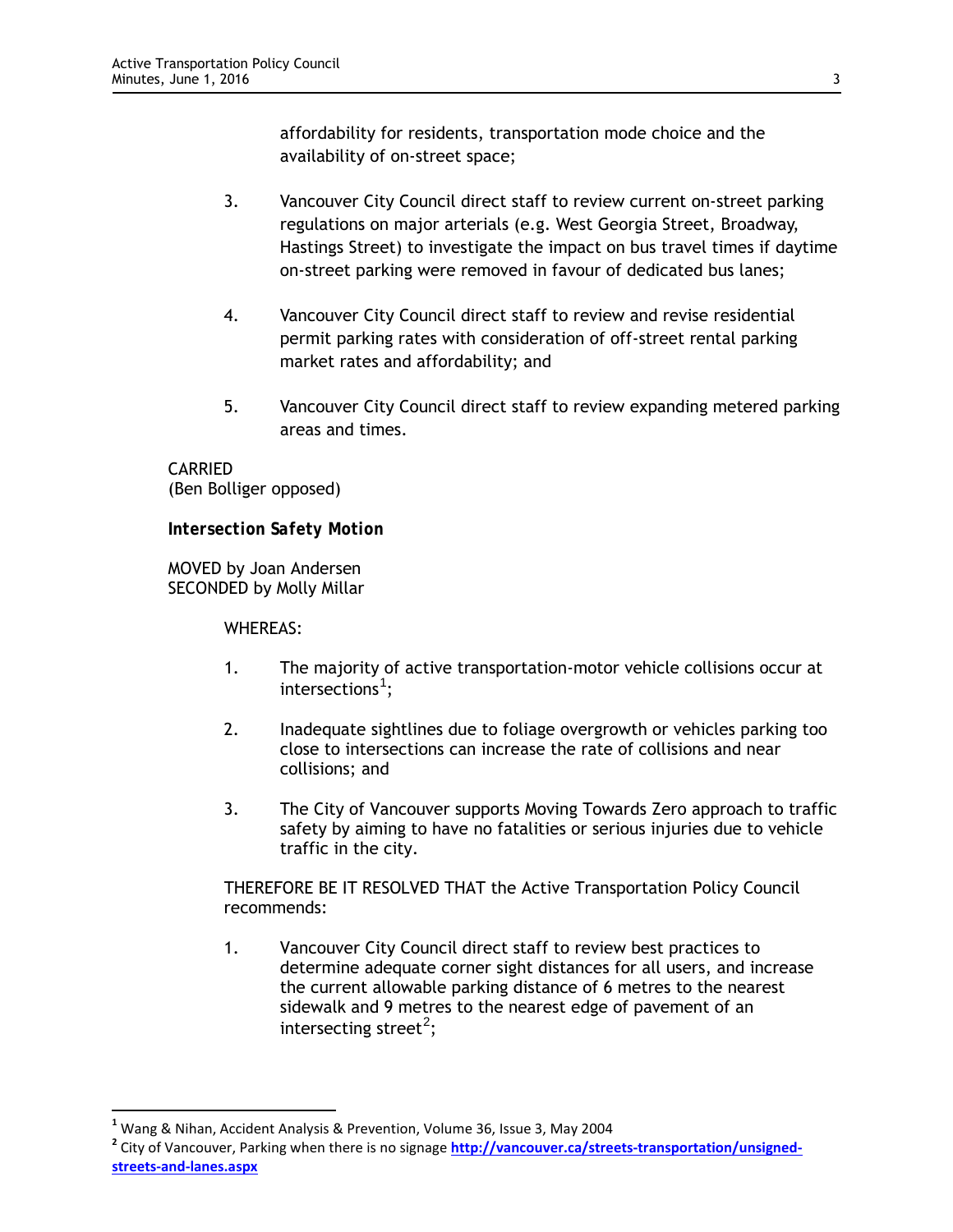- 2. Vancouver City Council direct staff to build protected intersections and raised crosswalks at priority intersections;
- 3. Vancouver City Council direct staff to create additional protected left turn signals for vehicles to allow safe left turns at regular intervals on arterial roads, and increase the number of intersections where left turns are banned, in order to reduce collisions and allow pedestrians and cyclists to cross safely; and
- 4. Vancouver City Council ask staff to examine high collision locations in order to improve sightlines with vegetation trimming and removal of obstructions that may impede sightlines.

#### CARRIED UNANIMOUSLY

*Bicycle Parking Motion* 

MOVED by Dean Alexander SECONDED by Ben Bolliger

#### WHEREAS:

- 1. Bicycle parking is essential to support the city's bicycling infrastructure;
- 2. There is a shortage of bicycle parking throughout the City of Vancouver
- 3. Most bicycle parking is currently located adjacent to sidewalks or next to buildings, taking space from safe pedestrian access;
- 4. The lack of secure bicycle parking is a major disincentive to using existing bicycling infrastructure; and
- 5. One vehicle parking stall can accommodate up to 10 bicycles.

THEREFORE BE IT RESOLVED THAT the Active Transportation Policy Council recommends:

- 1. Vancouver City Council direct staff to create a map of safe, secure, allweather bicycle parking locations;
- 2. Vancouver City Council direct staff to develop a bicycle parking plan that increases the number of safe, secure, all-weather bicycle parking facilities;
- 3. Vancouver City Council ensure policies include the requirement that all parking and civic facilities provide suitable, safe, all-weather bicycle parking;
- 4. Vancouver City Council direct staff to determine locations close to key destinations where on-street vehicle parking stalls can be converted to bicycle parking stalls; and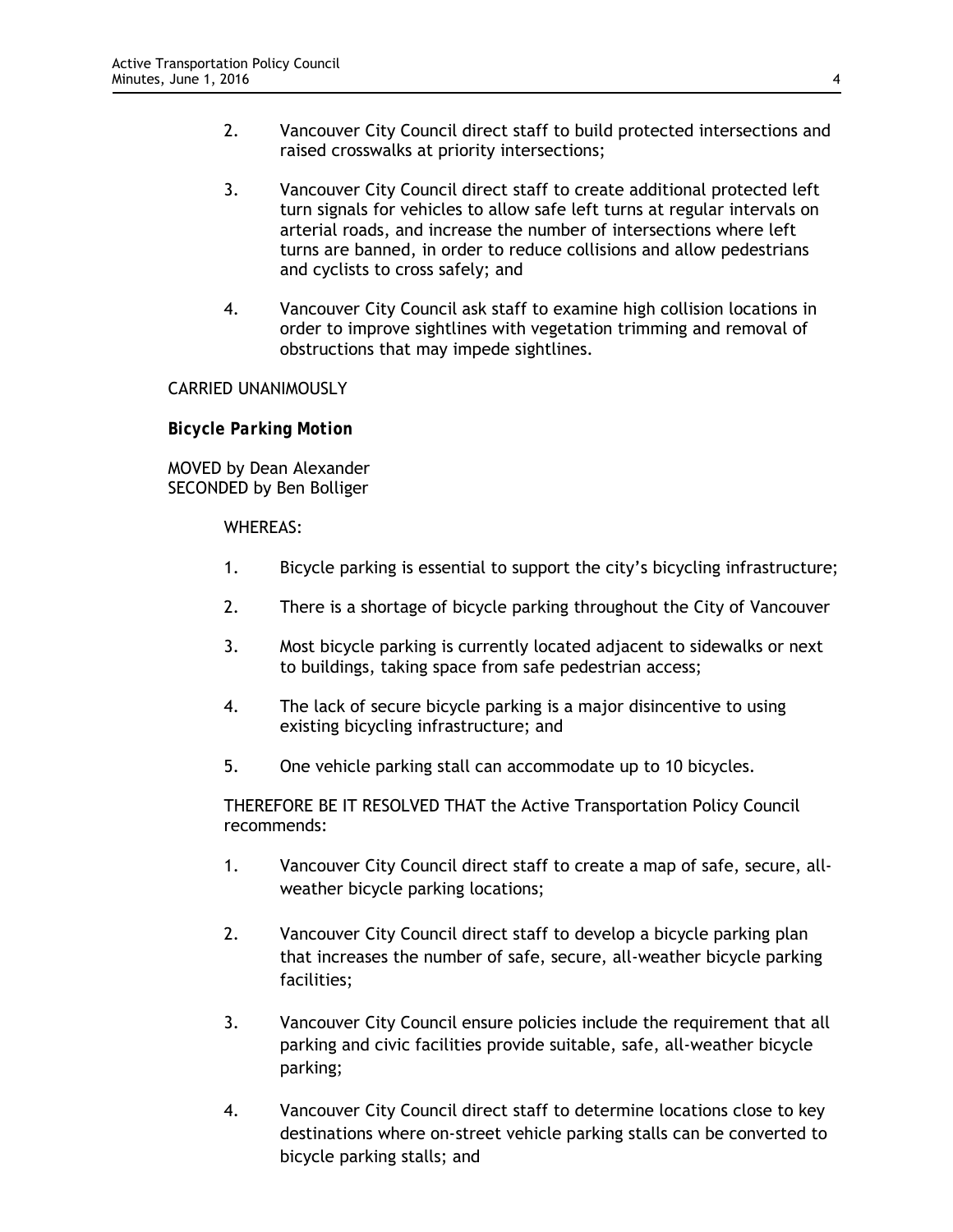5. Vancouver City Council direct staff to convert these on-street vehicle parking stalls into bicycle parking facilities.

## CARRIED UNANIMOUSLY

*(ii) Kits Beach and Balsam/Point Grey Road active transportation routes Motion*

MOVED by Lisa Slakov SECONDED by Gene Chin

### WHEREAS:

- 1. The Active Transportation Policy Council passed a motion at its meeting held April 23, 2014, that called for action on this section of the Seaside Greenway and no improvements have been made;
- 2. The Seaside Greenway is, for almost all of its 28 km, an AAA path for both people walking and biking and this section of the Greenway is uncomfortable and unsafe for the number of users on a narrow path;
- 3. The city cycling map shows the path that follows the sea as an AAA cycling route, the path is not well marked for people biking and, in fact, bike sign removals and pavement signage changes in the parks in May 2016 indicate that people biking should be routing through a dangerous parking lot and taking the on-road route, which is far from AAA. Consequently, people looking for an AAA route along this stretch are increasingly being directed onto the unsafe roadways in the area;
- 4. Vancouver City Council and the Park Board recently agreed to make significant improvements to the Greenway stretch between the Cambie Street Bridge and the Burrard Bridge (South Side False Creek), ensuring a largely AAA route for people walking and biking on this stretch; these improvements will lead to increased numbers of people using the Greenway, including east of the Burrard Bridge, making that stretch even less safe and comfortable;
- 5. The Park Board and Vancouver City Council and their respective staff recently collaborated on the plan for the improvements to the South Side False Creek, leading to an excellent process and results. However, there is no plan to address improvements on the section in question;
- 6. The City of Vancouver is committed to increasing the number of people using active transportation in Vancouver yet this section of the Greenway is a significant failure for people walking and on bikes, whether Vancouver residents or tourists; and
- 7. The Seaside Greenway is, according to the City's webpage, "the most popular recreational spot in the city"; the section in question is completely unequipped to deal with this popularity.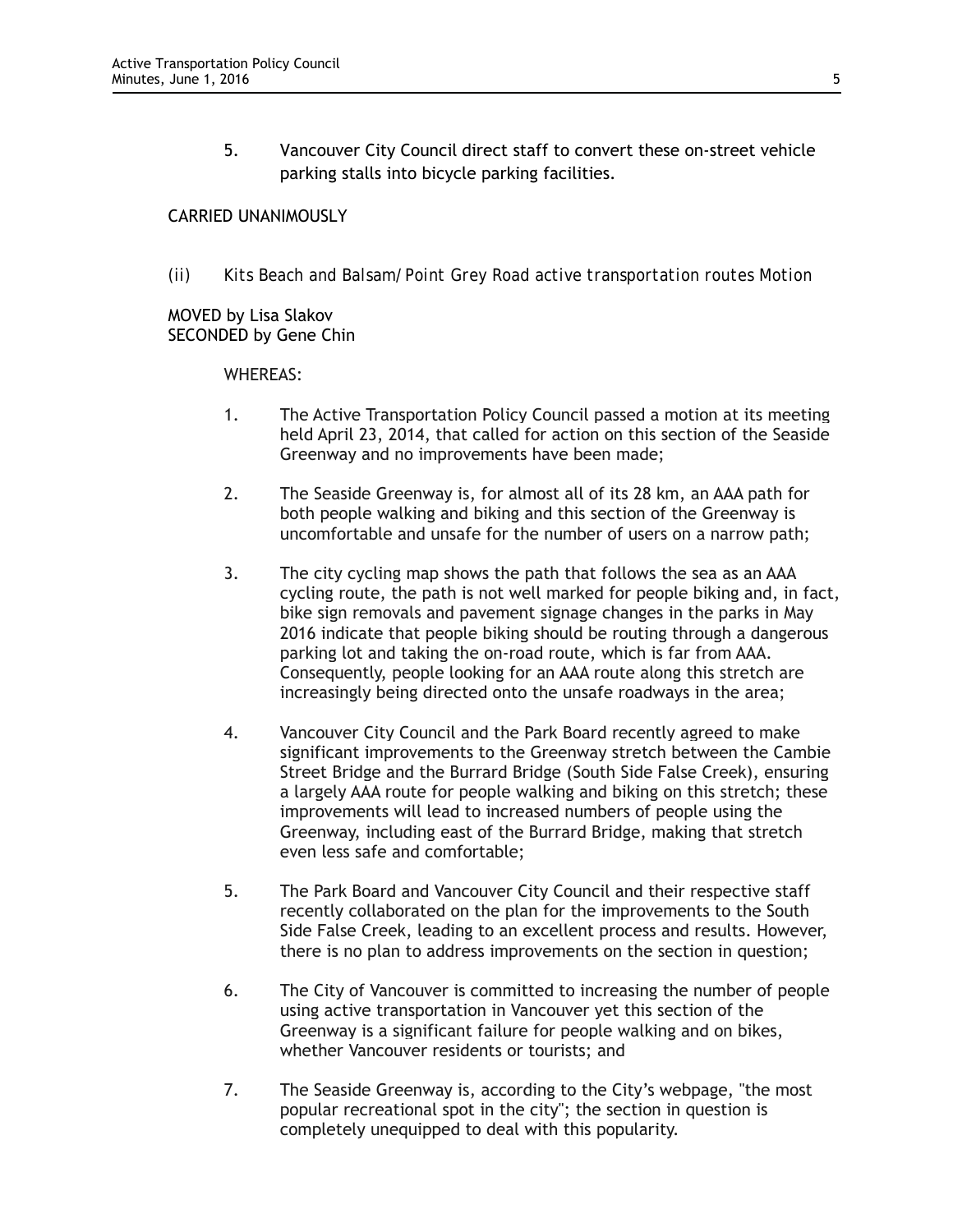THEREFORE BE IT RESOLVED THAT the Active Transportation Policy Council ("ATPC") recommends the Park Board and the City of Vancouver direct staff to make immediate improvements to the existing Seaside Greenway between Burrard Bridge and Point Grey Road, as described in the motion passed at the ATPC meeting held April 23, 2014, "improvement of markings on the existing shared path … To maximize the value of stencils and signage, the Active Transportation Policy Council encourages the Park Board to consult with stakeholders such as the ATPC, HUB and the Vancouver Public Space Network". In addition, current safety hazards such as the entrance and exit to and from the Greenway at Balsam and Cornwall and the fenced off desire line path, also at the west end of Kitsilano Beach Park need to be addressed immediately;

FURTHER THAT the ATPC recommends the Park Board and the City of Vancouver direct staff to commence immediately a process for improvements to this section that will allow for a separated AAA path for people walking and biking in the area.

#### CARRIED UNANIMOUSLY

*(iii) Southeast Marine Drive/Knight Street Bridge Off-Ramp Improvements Motion*

MOVED by Tanya Paz SECONDED by Paul Dragan

WHEREAS:

- 1. The City of Vancouver approved a hierarchy of transportation in 1997 that has pedestrians at the top, then bicyclists and skateboarders next, then transit after that;
- 2. The Active Transportation Policy Council is encouraged to see the City incorporating active transportation components in some new construction; and
- 3. Southeast Marine Drive and Knight Street has the highest collision rate in Vancouver and the  $4<sup>th</sup>$  highest collision rate in BC, and from 2009-2013 there were 529 injury collisions (ICBC).

THEREFORE BE IT RESOLVED THAT the Active Transportation Policy Council supports the initial plans for the Southeast Marine Drive/Knight Street Bridge Off-Ramp Improvements project in general and recommends the following additions:

- 1. The multi-use paths for active transportation should be widened to new City of Vancouver standards. Space can be taken by narrowing vehicle lanes which also increases safety.
- 2. With a new left turn bay for vehicles on Southeast Marine Drive, the Active Transportation Policy Council suggests having a protected phase in the traffic signal for pedestrians.
- 3. Consider benches, litter cans, and shelter (from heat, rain, etc.) for those who have just walked or bicycled across Knight Street Bridge.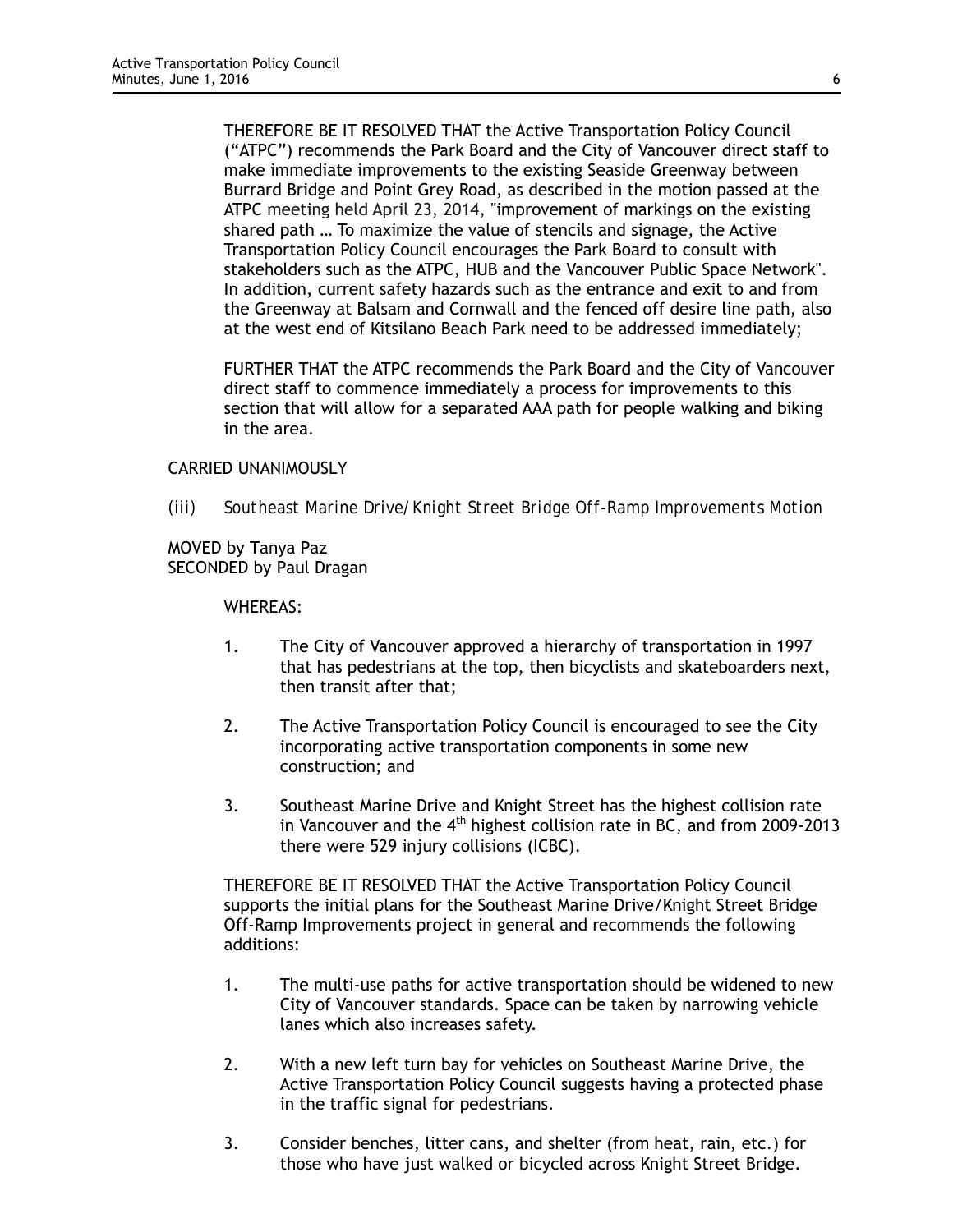- 4. The portion of Borden Street between Southeast Marine Drive and East 59<sup>th</sup> Avenue should be upgraded to a neighbourhood greenway (with significant traffic calming). Without this upgrade there is no direct link with the other northbound City bike routes for cyclists coming off the Knight Street Bridge. Also, once these traffic changes are made, Borden Street will less likely be an often used truck/traffic route. North of East 59<sup>th</sup> Avenue, with a slight zig onto 59<sup>th</sup> westbound then zag northbound onto Dumfries Street would work as it is a neighbourhood greenway already.
- 5. Consider in the plan the increase in population of those moving to Fraser Lands with reduced vehicle ownership and how they might use active transportation to travel to Richmond.
- 6. Please consider space for a future bus loop in the area.

### CARRIED UNANIMOUSLY

#### **(b) Policy Subcommittee Update**

*(i) Complete Streets Policy Motion*

MOVED by Molly Millar SECONDED by Lisa Slakov

#### WHEREAS:

- 1. Vancouver City Council recently referenced a commitment to Complete Streets as part of the "Renewable City Strategy" approved at the Regular Council meeting on November 3, 2015;
- 2. Transportation 2040 is a comprehensive framework for a progressive green transportation strategy, but it does not mention Complete Streets and it is not specific enough to be considered a Complete Streets Policy;
- 3. A Complete Streets Policy should be based on the ten well accepted elements of Smart Growth America's comprehensive Complete Streets Policy, which are:
	- includes a vision for how and why the community wants to complete its streets;
	- specifies that 'all users' includes pedestrians, bicyclists and transit passengers of all ages and abilities, as well as trucks, buses and automobiles;
	- applies to both new and retrofit projects including design, planning, maintenance, and operations for the entire right of way;
	- makes any exceptions specific and sets a clear procedure that requires high-level approval of exceptions;
	- encourages street connectivity and aims to create a comprehensive, integrated, connected network for all modes;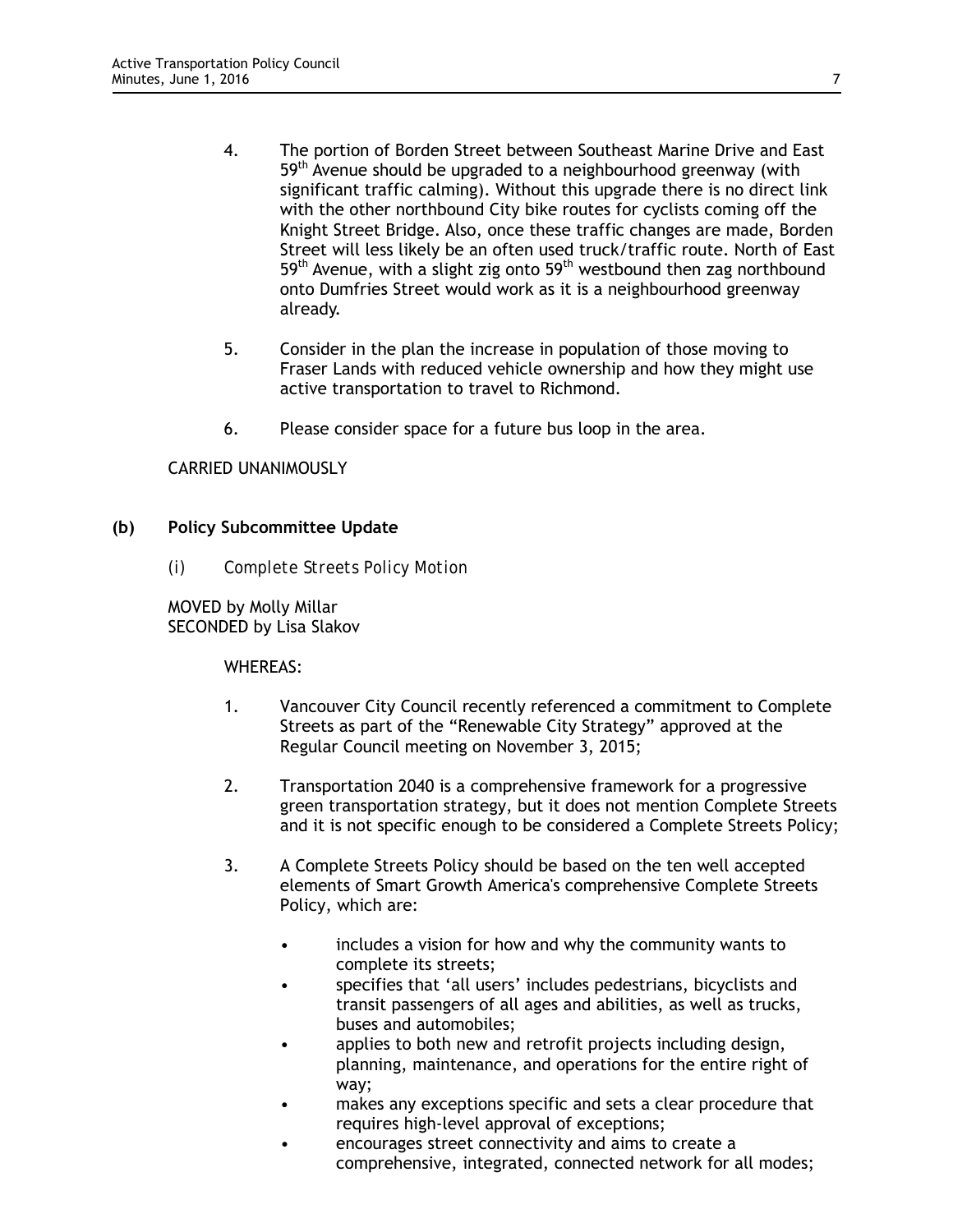- is adoptable by all agencies to cover all roads;
- directs the use of the latest and best design criteria and guidelines while recognizing the need for flexibility in balancing user needs;
- directs that Complete Streets solutions will complement the context of the community;
- establishes performance standards with measurable outcomes; and
- includes specific next steps for implementation of the policy;
- 4. Other cities around the world have adopted a Complete Streets Policy and put that policy into practice including relevant North American examples such as Austin, TX; Calgary, AB; and Reading, PA;
- 5. Opportunities to improve infrastructure for active transportation are being lost without a Complete Streets Policy being in effect;
- 6. A Complete Streets Policy supports the goal of Vision Zero (Moving Towards Zero) and developing and implementing a Complete Streets Policy is an effective strategy for implementing the recently passed City Council motion in support of Moving Towards Zero.

THEREFORE BE IT RESOLVED THAT the Active Transportation Policy Council recommends Vancouver City Council direct staff to develop a Complete Streets Policy for Council approval that:

- indicates performance standards with measurable outcomes of an adopted Complete Streets Policy will be established and progress will be reported on annually to City Council;
- is incorporated into the policies and activities of all relevant Departments and cover all transportation corridors, roads, streets, lanes, greenways, and pathways;
- includes specific next steps for implementation of the policy; and
- is consistent with Transportation 2040, and the Healthy Cities, the Renewable City, and the Greenest City Strategies.

## CARRIED UNANIMOUSLY

*(ii) CoV sites: Bike Friendly Business Certification Motion*

MOVED by Adam Vasilevich SECONDED by Lisa Corriveau

WHEREAS HUB has a Bike Friendly Business Certification program;

WHEREAS the Active Transportation Policy Council believes a bike friendly certification program will encourage active transportation; and

WHEREAS the City of Vancouver should be a leading bike friendly employer.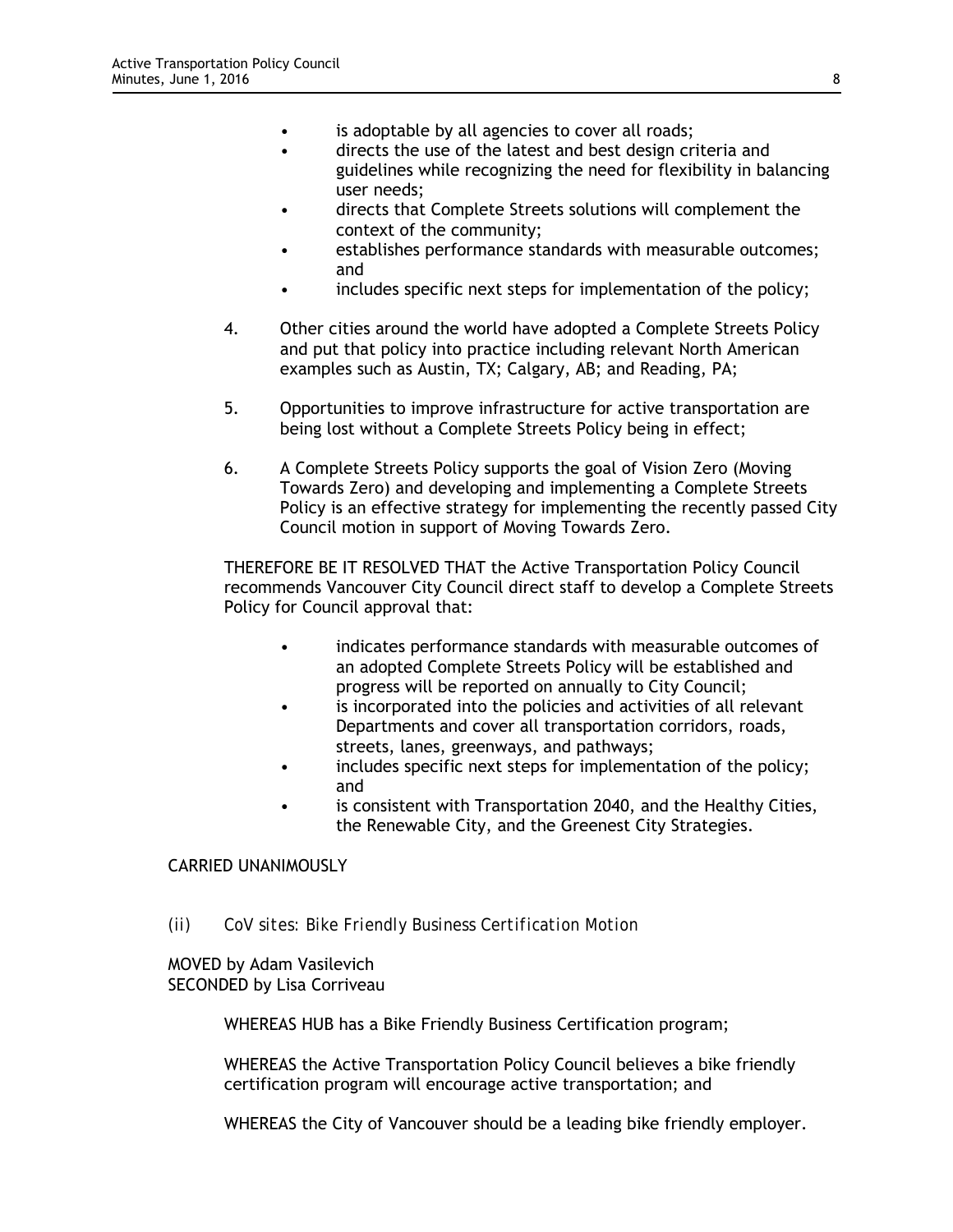THEREFORE BE IT RESOLVED THAT the Active Transportation Policy Council recommends the City Manager, Chief Librarian and General Manager, Vancouver Board of Parks and Recreation, each select at least one of their facilities to be evaluated and certified as a Bike Friendly Employer.

## CARRIED UNANIMOUSLY

*(iii)* Adult Cycling Education for Bike Share Motion

MOVED by Molly Millar SECONDED by Ben Bolliger

> THAT the Active Transportation Policy Council supports the idea of providing adult cycling education for bike share users and that the City of Vancouver use the expected funds from TransLink's TravelSmart program to support this initiative;

> FURTHER THAT the ATPC recommends the City of Vancouver match these funds in order to increase the number of bike share users who receive the training.

CARRIED UNANIMOUSLY (Tania Paz absent for the vote)

**2. City Council Liaison Update**

None

- **3. Chair and Member Updates**
- *(a) Chairs of Councils Meeting Update*

The Chair provided a brief update on the Chairs of Councils Meeting held recently.

*(b) Moving Towards Zero, 800 Robson Street*

None

*(c) Southside False Creek, Point Grey Road Improvements*

None

*(d) Other Liaison Updates: HUB, Car Free Day*

None